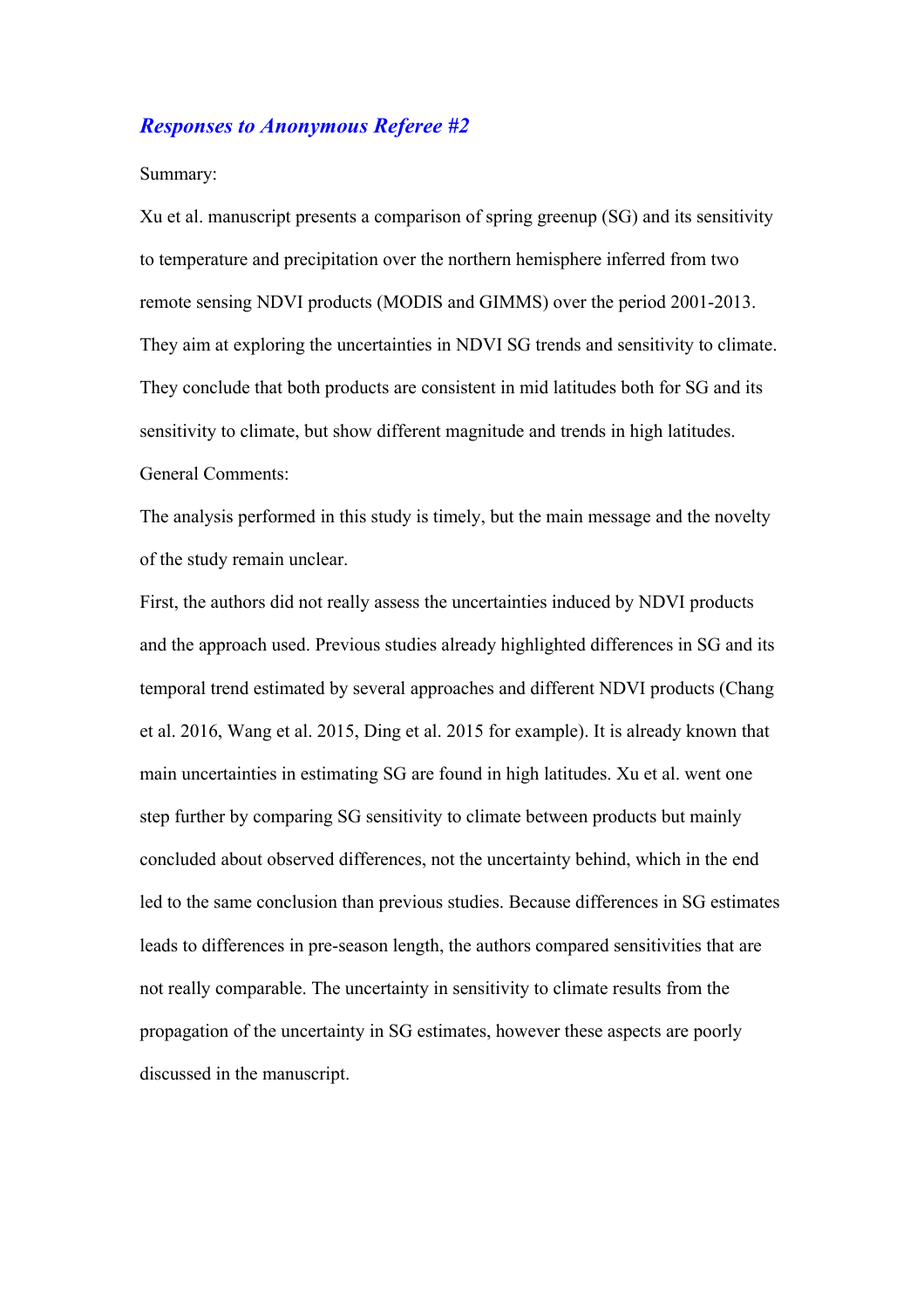*Authors:* We sincerely thank the reviewer for the constructive remark. In the revision, we have edited and rewritten parts of this manuscript. Further analyses are provided. Our responses and detailed edits are indicated below in the point-to-point responses.

Secondly, the methodology suffers from major flaws. Only one method is used to smooth and fit the data while previous studies highlighted a strong impact of the smoothing method (Atkinson et al. 2012) and approach used to estimate SG. Moreover we don't have information about the performance of the approach. The authors did not take into account partial correlations between temperature and precipitation, thus leading to weak interpretations of the results (Fu et al. 2014). Finally the filtering of data performed in the analysis is sometimes unjustified or incomplete (see specific comments). The authors should refine their research question to be in adequation with their approach or go deeper in the analysis of uncertainty propagation from NDVI products to the estimation of climate sensitivity of SG. *Authors:* We add a paragraph in section 2.4 to elucidate why we use a single method to smooth NDVI time series and derive greenup-date other than multi-methods. The common used regression methods to reconstruct NDVI time series and derive SG include Savitzky-Golay fitting method, spline smoothing, asymmetric Gaussian functions, double logistic function, and harmonic analysis of times series. These methods are valid in fitting NDVI gaps and reducing noise (Cai et al. 2017), however, they can make differences in estimating phonological stages (Cong et al., 2013). It is hard to justify which method is better (Atkinson et al, 2012). In order to reduce the mixed uncertainty of reconstruction methods and NDVI products, here we used one regression method to reconstruct the NDVI series. The double logistic method uses least-square fitting to half growing season (Zhang et al., 2003). It is more robust than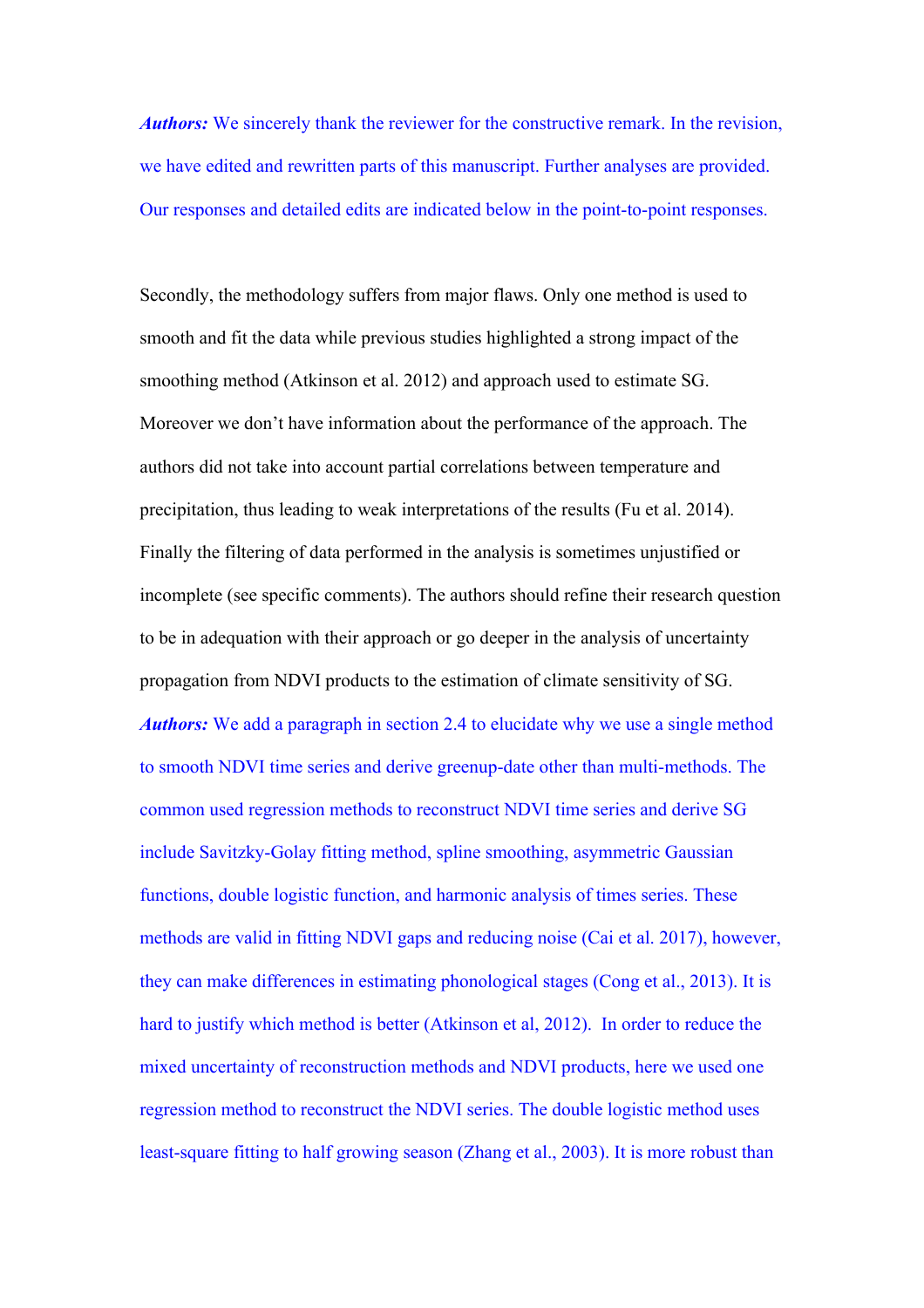other methods in estimating the vegetation seasonal dynamics, when there is no local calibration (Cai et al., 2013). Atkinson et al. (2012) also proved that the double logistic method is reliable to smooth the noise, when it is applied to a single growth cycle. Following reviewer's suggestion, we further specified our research objectives in Introduction. We refined our analysis and made more comparison between other recent studies with different products and methods and our results. The uncertainty due to sensors resolution and algorithm are provided in discussions.

Atkinson, P. M., C. Jeganathan, J. Dash, C. Atzberger (2012). Inter-comparison of four models to smoothing satellite sensor time-series data to estimate vegetation phenology. Remote Sensing of Environment, 123, 400-417.

Cai, Z., P. Jönsson, H. Jin, L. Eklundh (2017). Performance of smoothing method for reconstructing NDVItime-series and estimating vegetation phenology from MODIS data. Remote Sensing, 9, 1271, doi:10.3390/rs9121271.

Cong, N., T. Wang, H. Nan, Y. Ma, X. Wang, R. B. Myneni, S. Piao (2013). Changes in satellite-derived spring vegetation green-up date and its linkage to climate in China from 1982 to 2010: a multi-method analysis. Global Change Biology, 19, 881-891, doi:10.1111/gcb.12077.

Zhang, X., Friedl, M.A., Schaaf, C.B., Strahler, A.H., Hodges, J.C.F., Gao, F., Reed, B.C., Huete, A. (2003). Monitoring vegetation phenology using MODIS. Remote Sensing of Environment, 84, 471–475.

## **Specific Comments:**

L.96: the paper from cong et al. is not an evidence that methods in estimating SG has no impact on resulting trends and sensitivity. Especially for sensitivity to climate that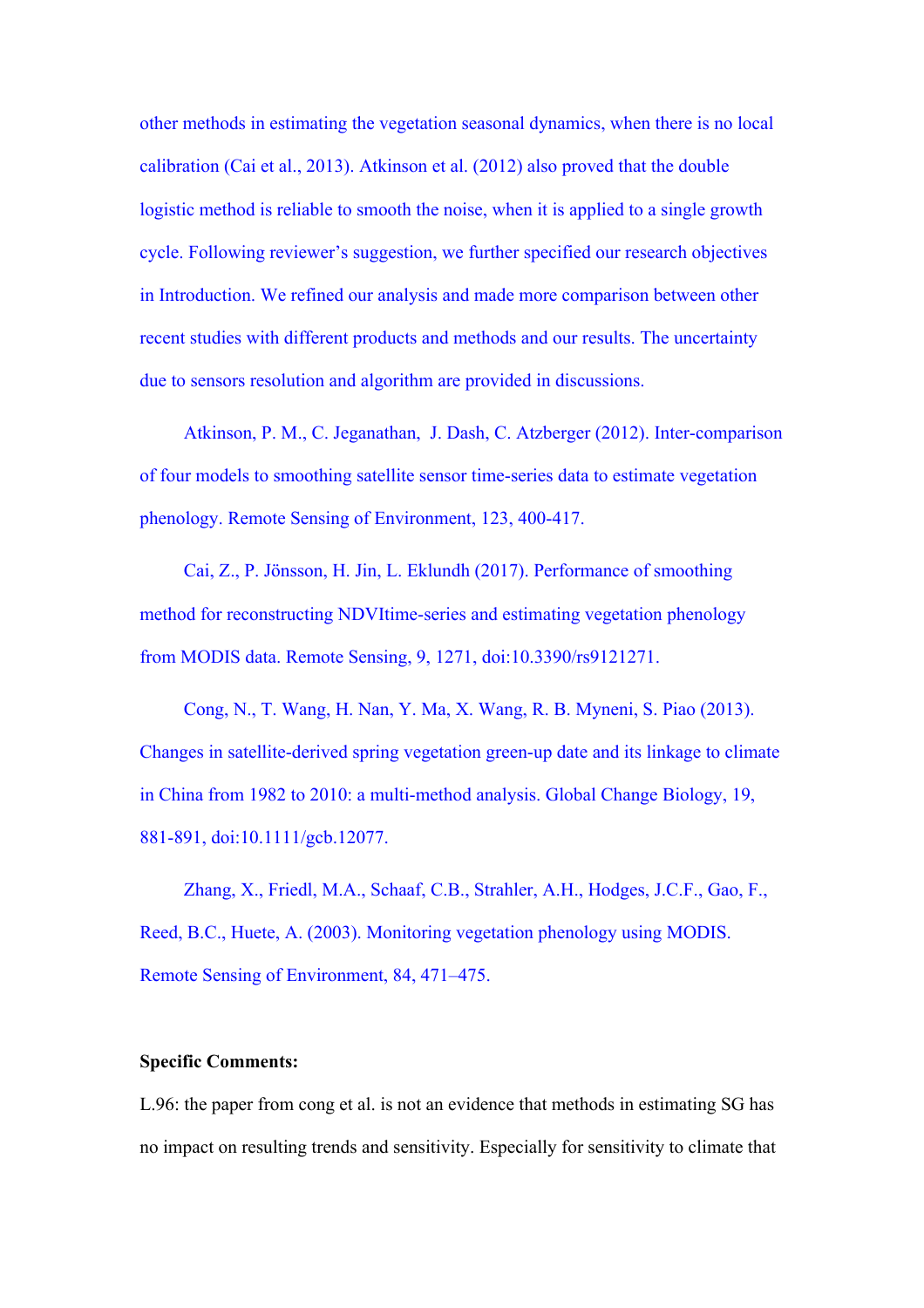requires the estimation of the pre-season length, there will be a propagation of errors that will influence final results.

*Authors:* Thanks for this insightful suggestion. We rephrased this sentence and in response to reviewer's general comment above, we add a paragraph in section 2.4 to provide more information about the methods to smooth NDVI time series and derive greenup-date. Cong et al. (2013) proposed that the different methods can lead to varied magnitude of SG shift, however, the signs of SG trend are consistent across regions and vegetation types over the same period, when the methods are applied to the same NDVI products. We use the same method and aim to prove that the conflicted SG shift is caused by the different NDVI products and the different NDVI based SG shift propagate the uncertainties in determining the SG sensitivity to climate changes.

L.135: now CRU-NCEP v.8 is extended to 2017. Remove "recently extended" *Authors:* We rephrased this sentence.

L.145: maybe use the median value.

*Authors:* It would be interesting to evaluate the difference between the mean value and median value when resampling the NDVI products from a high resolution to a low resolution. The commonly used resampling methods include averaging, bicubic, bilinear interpolation and nearest neighbor. Here we keep the spatial averaging method that has been widely applied to NDVI resampling by other studies, e.g. Zeng et al. (2013), Fensholt et al. (2006) and Busetto et al. 2008.

Zeng, F.-W. , Collatz, J. G., Pinzo, J. E., Ivanoff, A. (2013) Evaluating and quantifying the climate-driven interannual variability in Global Inventory Modeling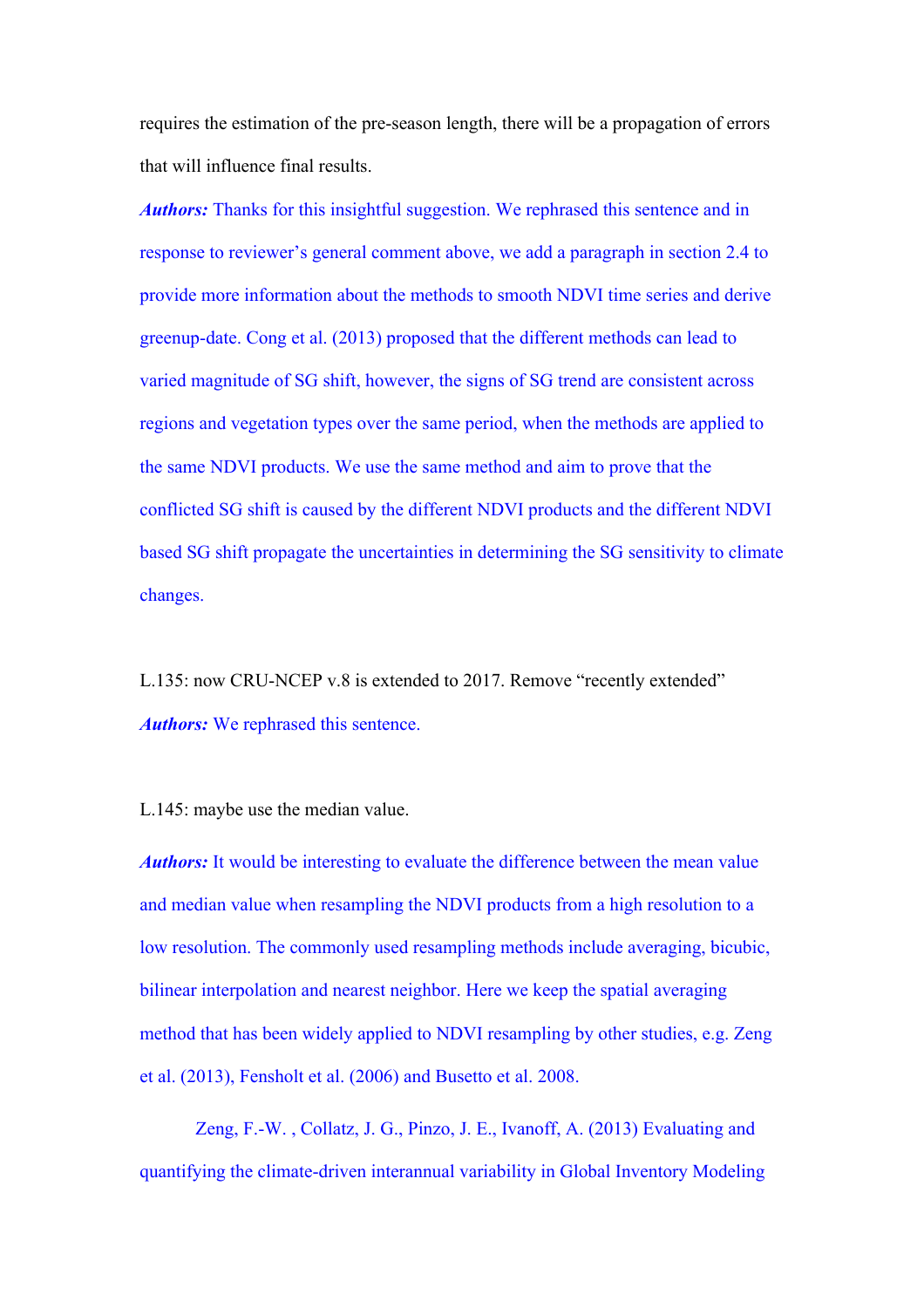and Mapping Studies (GIMMS) Normalized Difference Vegetation Index (NDVI3g) at global scales, Remote Sensing, 5, 3918-3950.

Fensholt, R., T.T.Nielsen, S. Stisen (2006) Evaluation of AVHRR PAL and GIMMS 10-day composite NDVI time series products using SPOT-4 vegetation data for the African continent, International Journal of Remote Sensing, 2006, 2719-2733.

Busetto, L.,M. Michele,R.Colombo(2008)Combining medium and coarse spatial resolution satellite data to improve the estimation of sub-pixel NDVI time series, Remote Sensing of Environment, 112, 118-131.

L.142 & 179: Is 15days observation fine enough to estimate sensitivity to climate change properly? Moreover, is it significant to estimate the pre-season length with a 3days step when observations are performed every 15 days?

*Authors:* NDVI time series at 15-day scale is too coarse to indicate the phonological stages. So that, we fit the NDVI time series to a finer scale to obtain the vegetation growth trend and seasonality. Here, we fitted NDVI to daily scale to match the climate data. The double logistic method allows for fitting and smoothing GIMMS NDVI at 15-day (Sobrino and Julien, 2011) or MODIS NDVI at 16-day scale (Hird and McDermid, 2009). As NDVI is fitted and smoothed to a daily scale, it is finer enough to match the pre-season with 3-day step.

Hird, J. N., G. J. McDermid (2009). Noise reduction of NDVI time series: An empirical comparison of selected techniques. Remote Sensing of Environment, 113, 248-258.

Sobrino, J. A. and Y. Julien (2011). Global trends in NDVI-derived parameters obtained from GIMMS data. International Journal of Remote Sensing, 32,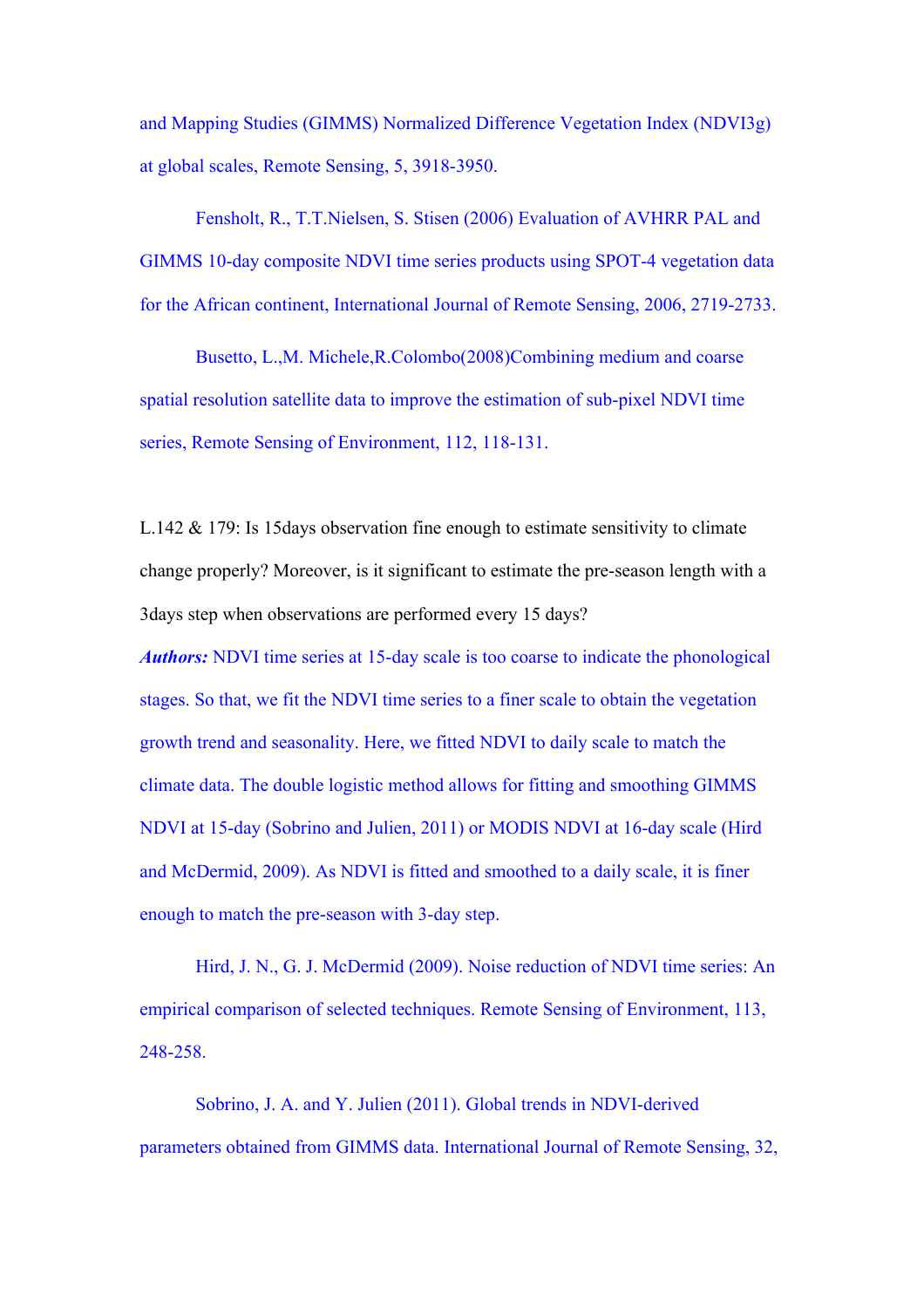### 4267-4279.

## L.179-183: explain why?

*Authors:* The temporal and spatial distribution of precipitation is heterogeneous. Therefore, we use the relative variation in precipitation to take the variation and baseline precipitation in each pixel.

L.184: the authors should use partial correlations to take into account co-variations of climate.

Authors: Following the reviewer's suggestion, we further analyzed the partial correlation between SG and preseason temperature (Figure R2) and precipitation (Figure R3). We found that the pattern of the partial correlation is close to our calculated Pearson Correlation for both temperature and precipitation. Using the partial correlation, we can reach the same conclusion that temperature overwhelms precipitation as the major driver of the spring phenology.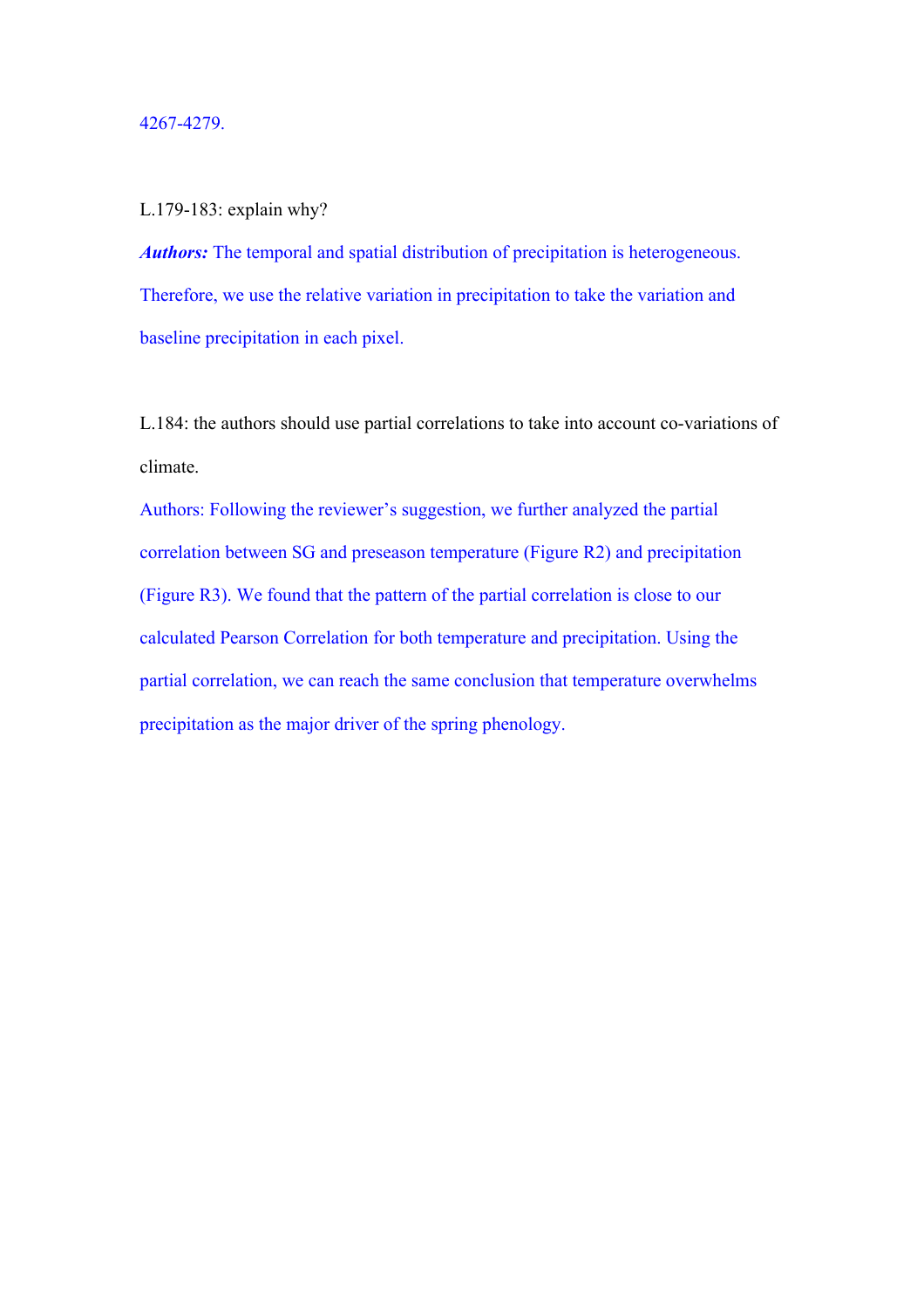

Figure R2 Partial correlation (left panel) and Pearson correlation (right panel) between SG and preseason temperature for GIMMS (a, b) and MODIS (c, d).

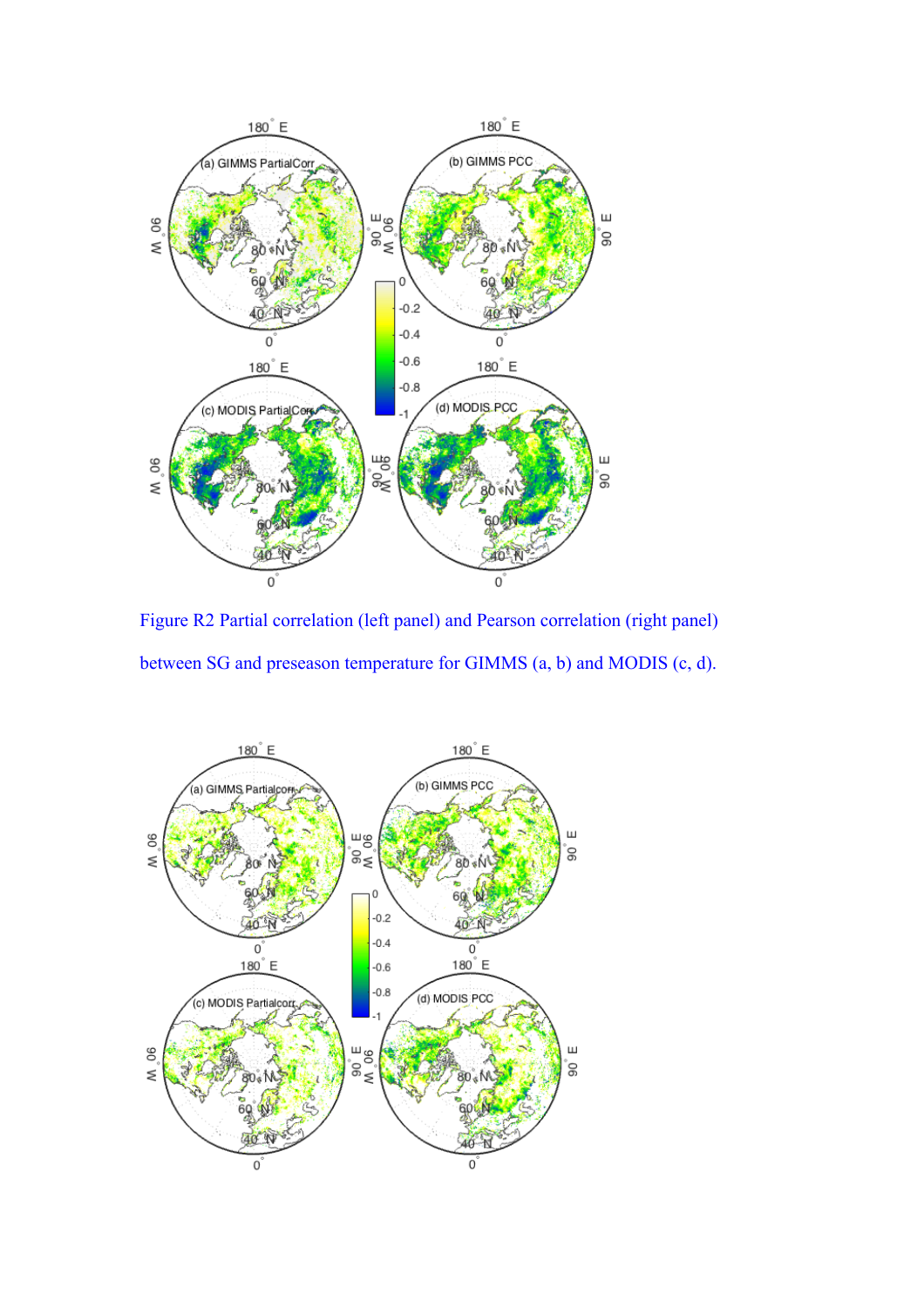Figure R3 Partial correlation (left panel) and Pearson correlation (right panel) between SG and preseason precipitation for GIMMS (a, b) and MODIS (c, d).

L.187 & 195: why removing positive correlations? Several studies highlighted different

behaviours according to species and regions (Zhang et al. 2016 for example). By removing positive correlations you start the analysis by assuming that vegetation respond all the time negatively to climate change which is not true. If the aim is to compare both products the authors should keep all the information available. Authors: In our revision, we supplemented the pixels with insignificant response to temperature and precipitation (Figure 4). As we focused on the green-up and climate control in spring, it is reasonable excluded the positive interannual correlation between preseason climate and green-up date shift. In Zhang et al. (2016), the observations indicated the spring temperature warming induced the advancement of leaf unfolding in 99.7% of the studied cases, either significant (48.8%) or insignificant (50.9%). Only 0.3% of the studied cases showed spring warming and delayed leaf unfolding relationships.

L.194: OLS or SMA regression. In this case SMA regression are more appropriate *Authors:* The Ordinary Least Square (OLS) regression is appropriate for the relationship between two variables that are clarified with one independent variable and one dependent variable. The Standard Major Axis (SMA) regression is suitable for the cases in which the independent and dependent variables are not clear. In our study, the phonological change is a response to climate drivers, i.e. SG is the dependent variable and climate drivers are independent variables.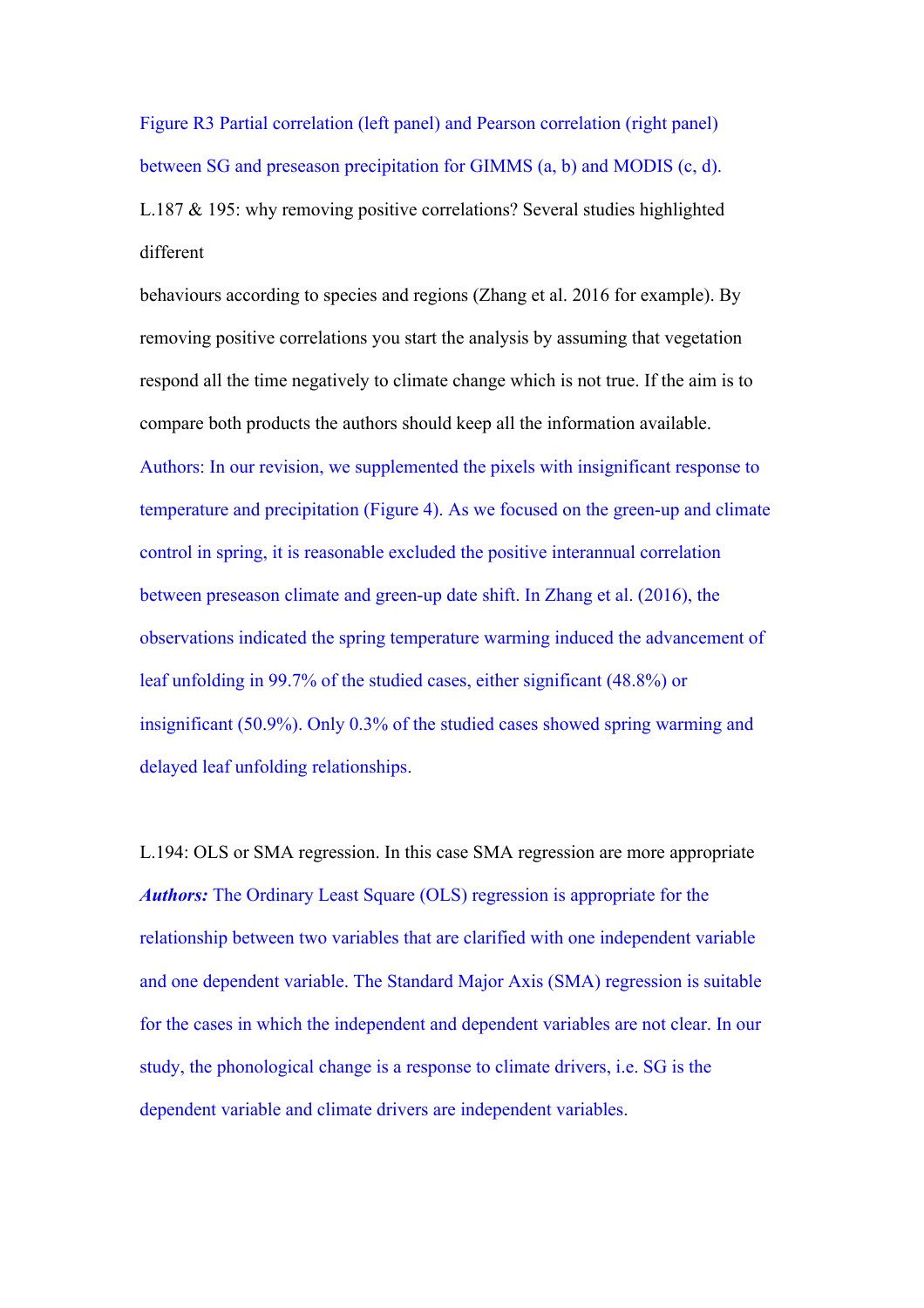L.195: why not excluding non-vegetated pixels? It would improve the analysis. *Authors:* we screened the pixels with maximum NDVI < 0.1 that potentially excluded the non-vegetated pixels.

L.195: to avoid a bias due to the number of significant pixels, the authors should compare only pixels for which significant sensitivities can be estimated for both products.

*Authors:* In our revision, we displayed the pixels with insignificant response to temperature and precipitation and marked the pixels with 90% confidence level with black dots (Figure 4). Our results are based on the pixels with significant sensitivity. But in response to reviewer #1, we add the mean sensitivity of SG to temperature and precipitation in section 3.3 for all the pixels. For the biome-scale sensitivity of SG to temperature, we found that filtering with  $(p<0.1)$  criteria tends to exclude pixels with lower sensitivity. But the stronger sensitivity inferred by MODS SG than that inferred by GIMMS SG remains with/without p-value filtering.

L243: check partial correlations between SG temperature and precipitation. *Authors:* Please see our responses above for L.184.

L247: a significant correlation does not mean a control. Please reformulate *Authors:* We accept reviewer's suggestion and rephrased.

L.252-256: how does it relate to changes in SG? *Authors:* The Pearson Correlation Coefficient is calculated between time of SG and preseason temperature and precipitation (Section 2.4). The higher PCC indicates a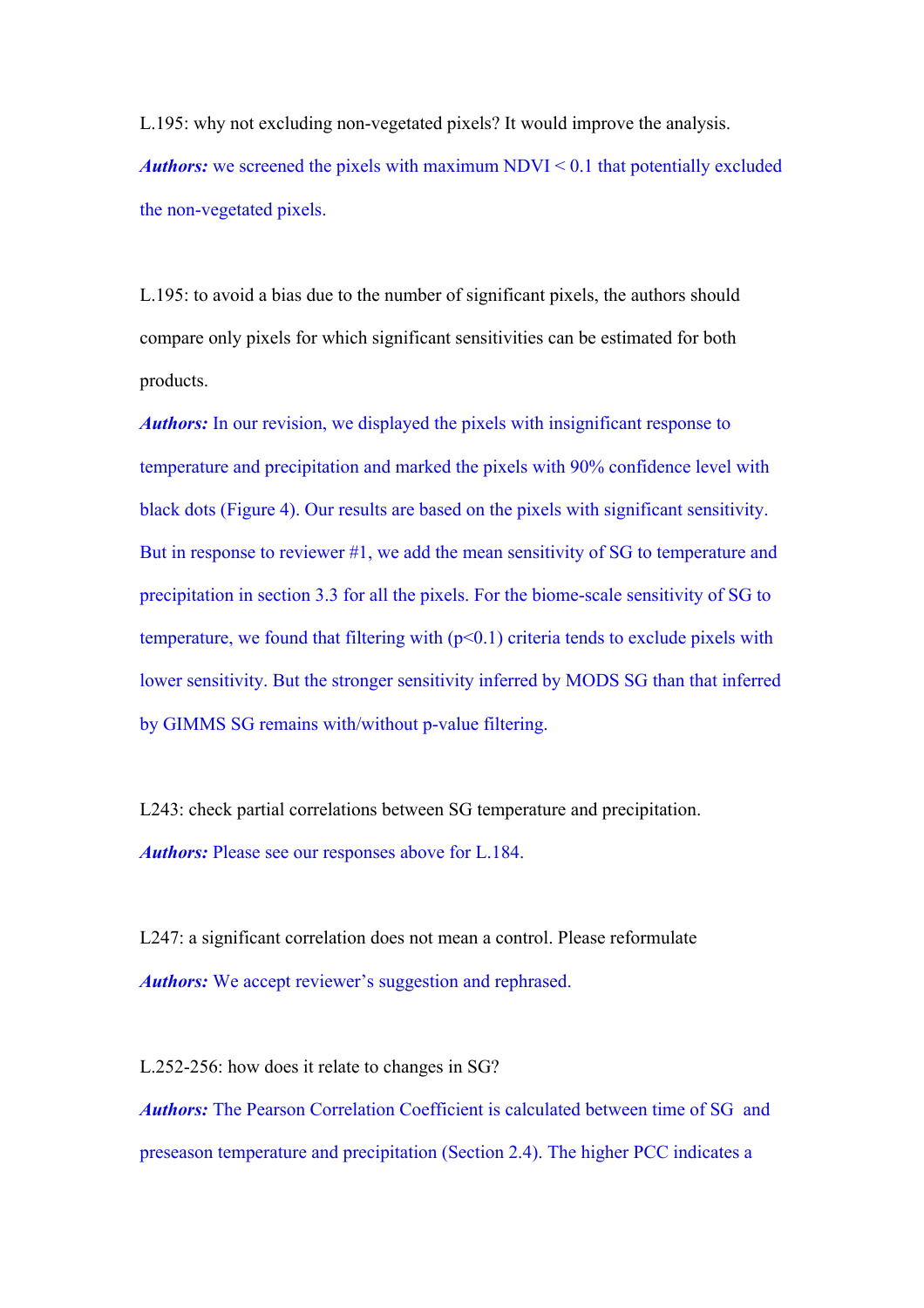better correlation between time SG and preseason climate.

L.271: Does  $+/-$  7 or 4mm means a significant change in precipitation?.

*Authors:* In response to this reviewer comment, we provide a figure below to show the total preseason precipitation (mm) correlated to GIMMS derived SG. The distribution of preseason precipitation is very heterogeneous. But the maximum 7mm  $yr^{-1}$  and -4mm  $yr^{-1}$  in preseason means a strong change in most regions. Due to the strong heterogeneity, we use the relative change of precipitation to assess the sensitivity of spring phenology to precipitation change.



Figure R4 Total preseason precipitation correlated to GIMMS derived SG.

L.275: because we don't have the same pre-season length it is difficult to conclude. *Authors:* The preseason is determined as the period in which mean temperature (or precipitation) is best correlated with SG. The difference in preseason length indicated the uncertainties in SG-climate links propagated from uncertainties in SG predictions. If we use the same pre-season, e.g. spring season, the sensitivity of SG to climate would be calculated by regression of SG derived from different NDVI products with the same climate, from which there must be different sensitivities of SG to climate due to different SGs. But the SG-climate links would be concealed. In reality, the period during which the temperature controls the interannual variability and long term trend of spring phenology is debated depending on different methods and varied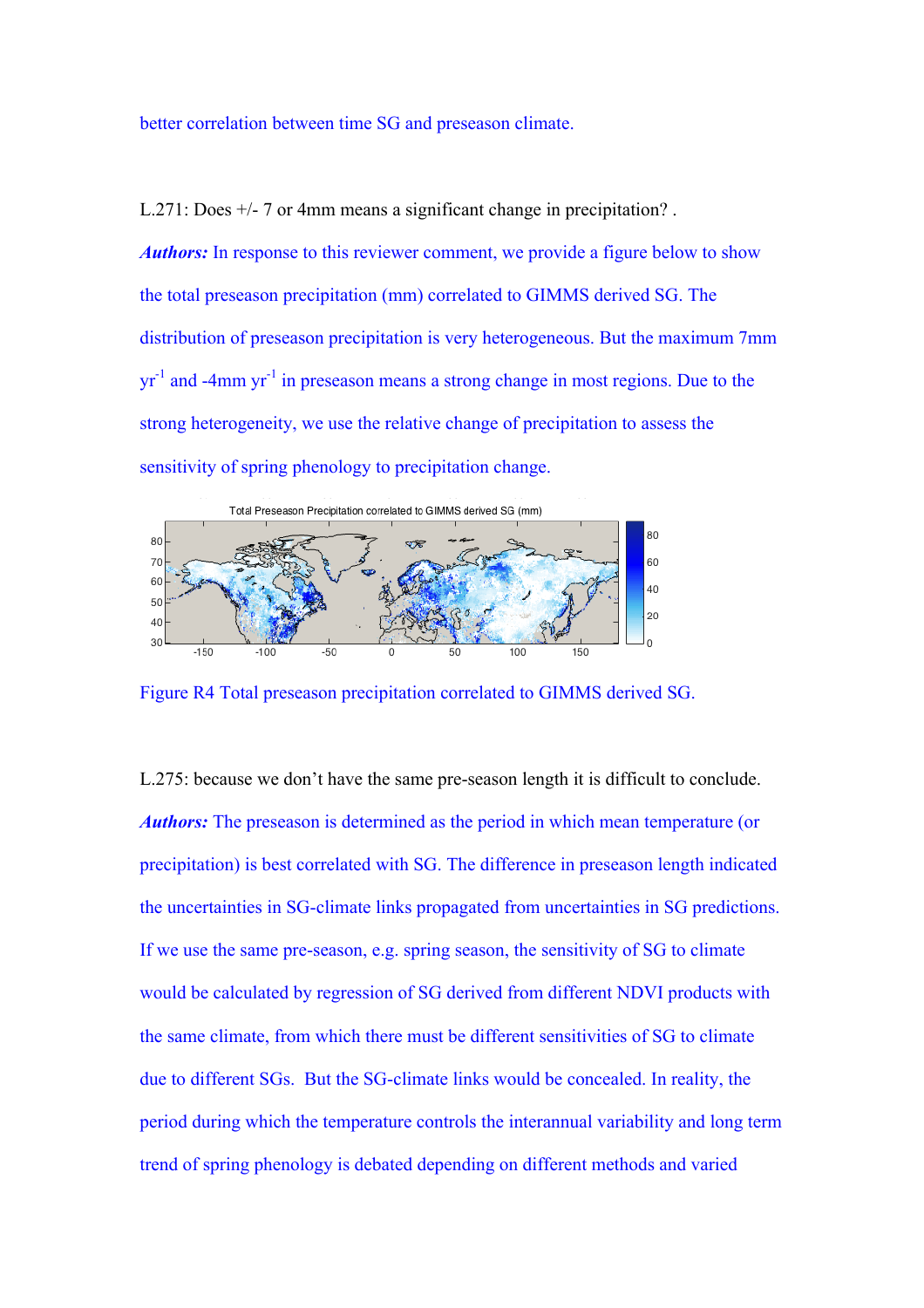across regions and biomes. The Europe-wide earlier growing season was analyzed in correlation with the warming spring during February-April (Chmielewski and Rotzer, 2001) while variation in spring phenology of temperate tree species in south-west France was attributed to the temperature variation during March-May (Vitasse et al., 2009). The correlation analysis between the spring phenology and temperature in different period imply that temperatures in different time-scales have been reported to play different roles across regions and biomes. In horticultural woody perennials in northeastern USA, the warming trend in annual temperature is well correlated to the spring advance, while the warming trend in monthly March and April temperature was not very significant (Wolfe et al., 2005). The phenology changes in some Mediterranean species were most correlated to the temperature changes in the months preceding the phenological events while other species correlated to the annual temperature changes (Peñuelas et al., 2002). In 254 records from nine European coutries, 19% of the phenophases are highest correlated with the temperature in the month of onset, 63% with preceding month and 18% with 2 months earlier (Menzel et al., 2006).

Chmielewski, F. M., and T. Rotzer, 2001: Response of tree phenology to climate change across Europe. Agricultural and Forest Meteorology, 108, 101–112.

Vitasse, Y., A. J. Porté, A. Kremer, R. Michalet, S. Delzon (2009) Response of canopy duration to temperature changes in four temperate tree species: relative contributions of spring and autumn leaf phenology, Oecologia, 161, 187-198.

Wolfe, D. W., M. D. Schwartz, A. N. Lakso, Y. Otsuki, R. M. Pool, N. J. Shaulis (2005) Climate change and shifts in spring phenology of three horticultural woody perennials in northeastern USA, International Journal of Biometeorology, 49, 303-309.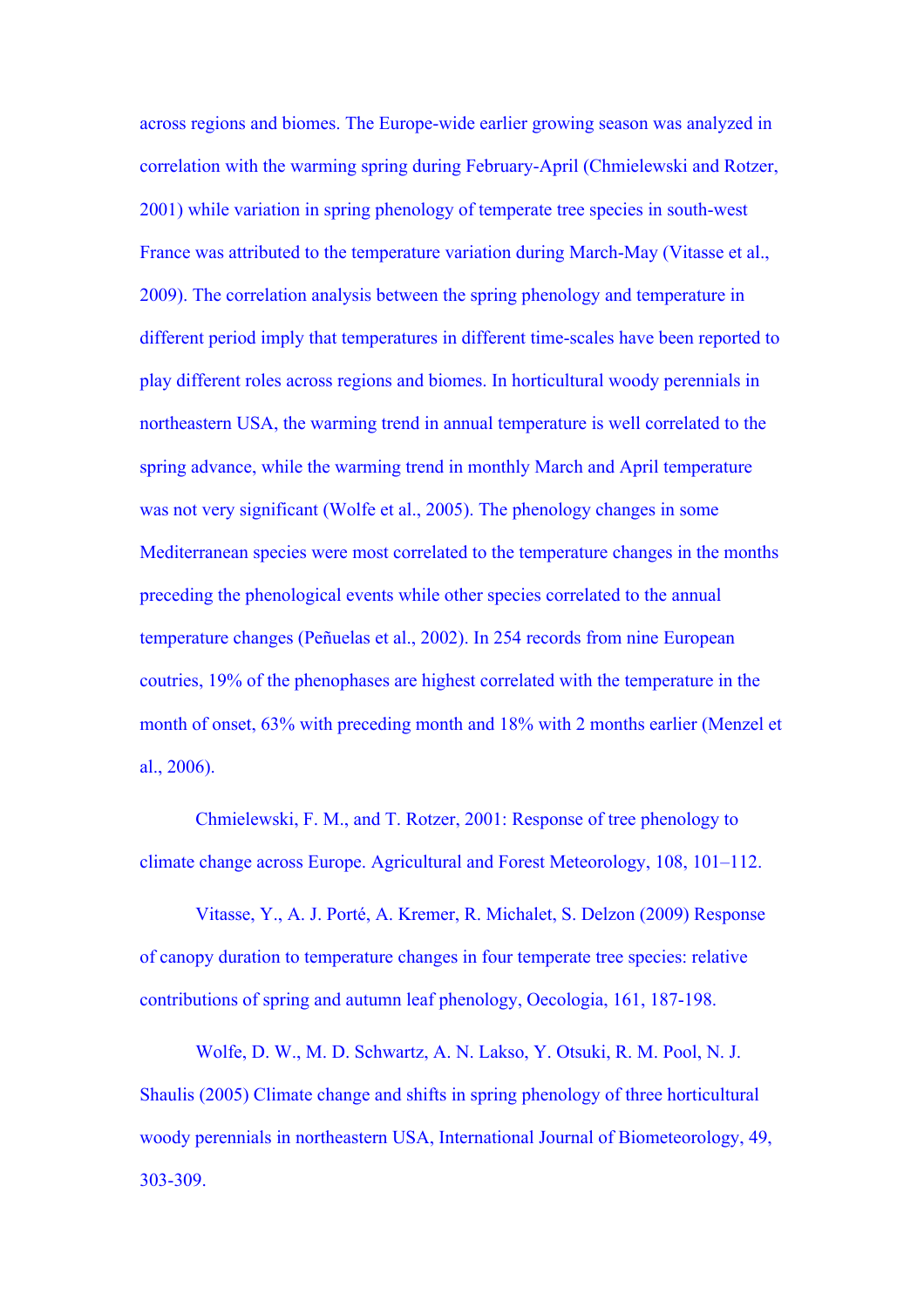Peñuelas, J., I. Filella, P. E. Comas (2002), Changed plant and animal life cycles from 1952 to 2000 in the Mediterranean region, Global Change Biology, 8, 531-544.

Menzel, A., T.H. Aparks, N. Estrella, E. Koch, A. Aasa et al. (2006) Erupoean pheanological response to climate change matches the warming pattern, Global Change Biology, 12, 1969-1976.

L.280: why it is not responsive to precipitation?

*Authors:* Temperature has long been recognized as the dominant factor that alters SG. For example, the records of tree SG over 100 years from England (Thompson & Clark, 2008) and flowering in the northeastern U.S. (Miller-Rushing & Primack, 2008) have chronicled advances of 3–8 days for each 1°C increase in air temperature over the 1 or 2 months preceding the SG or flowering. European larch in northern Italy Alpine regions has advanced at a rate of 7 days per °C increase in spring air temperature (Busetto et al., 2010). The vegetation types with earlier mean SG in lower latitude are more sensitive to temperature increases and show larger advances over the historical period (Shen et al., 2014), and 88% of the latitudinal variability in the SG trend can be explained by preseason temperature (Shen et al., 2015). Even in the regions with permanent or periodic water stress, water availability is recognized as a secondary factor that mediates the phonological cycle (Seghieri et al., 2012).

Thompson, R., & Clark, R. M. (2008). Is spring starting earlier? Holocene, 18, 95–104. https://doi.org/10.1177/0959683607085599

Miller-Rushing, A. J., & Primack, R. B. (2008). Global warming and flowering times in Thoreau's concord: a community perspective. Ecology, 89, 332– 341. https://doi.org/10.1890/07-0068.1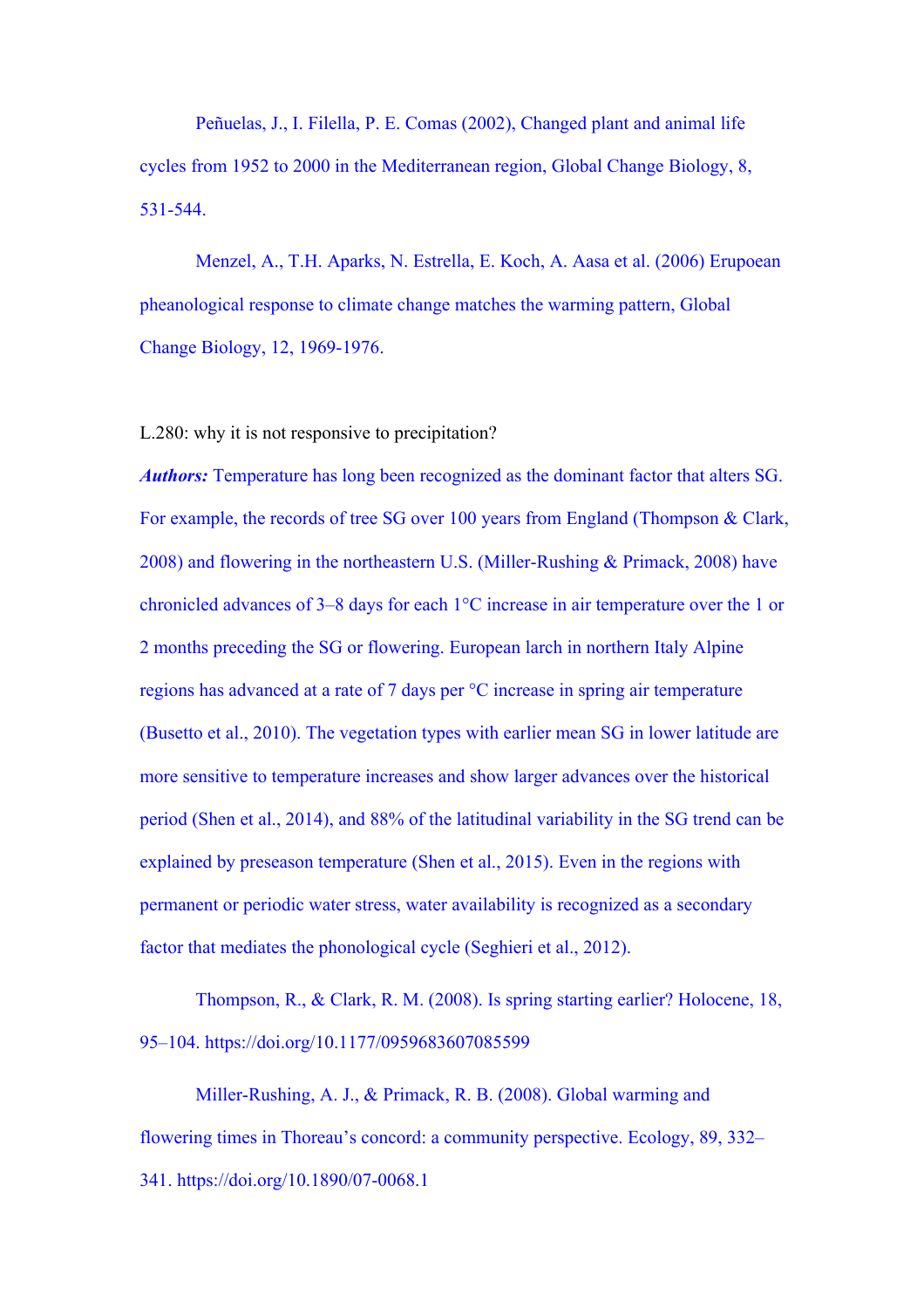Busetto, L., Colombo, R., Migliavacca, M., Cremonese, E., Meroni, M., Galvagno, M., Pari, E. (2010). Remote sensing of larch phonological cycle and analysis of relationships with climate in the Alpine region. Global Change Biology, 16, 2504–2517. https://doi.org/10.1111/j.1365-2486.2010.02189.x

Shen, M., Tang, Y., Chen, J., Yang, X., Wang, C., Cui, X., … Cong, N. (2014). Earlier-Season Vegetation Has Greater Temperature Sensitivity of Spring Phenology in Northern Hemisphere. PLoS ONE, 9(2), e88178.

https://doi.org/10.1371/journal.pone.0088178

Seghieri, J., Carreau, J., Boulain, N., De Rosnay, P., Arjounin, M., & Timouk, F. (2012). Is water availability really the main environmental factor controlling the phenology of woody vegetation in the central Sahel? Plant Ecology, 213, 861–870.

Shen, M., Cong, N., & Cao, R. (2015). Temperature sensitivity as an explanation of the latitudinal pattern of green-up date trend in northern Hemisphere vegetation during 1982–2008. International Journal of Climatology, 35, 3707–3712. https://doi.org/10.1002/joc.4227

L.283: percent compared to which value? *Authors:* We rephrased this sentence.

L.300: interesting result. It is consistent with field observations over Europe (Fu et al. 2015)

*Authors:* Thanks. This is an interesting study and we cited it.

L.312: recent studies showed that CCI is better than NDVI in detecting phonological changes for evergreen (Gamon et al. 2016). That may explain the behaviour of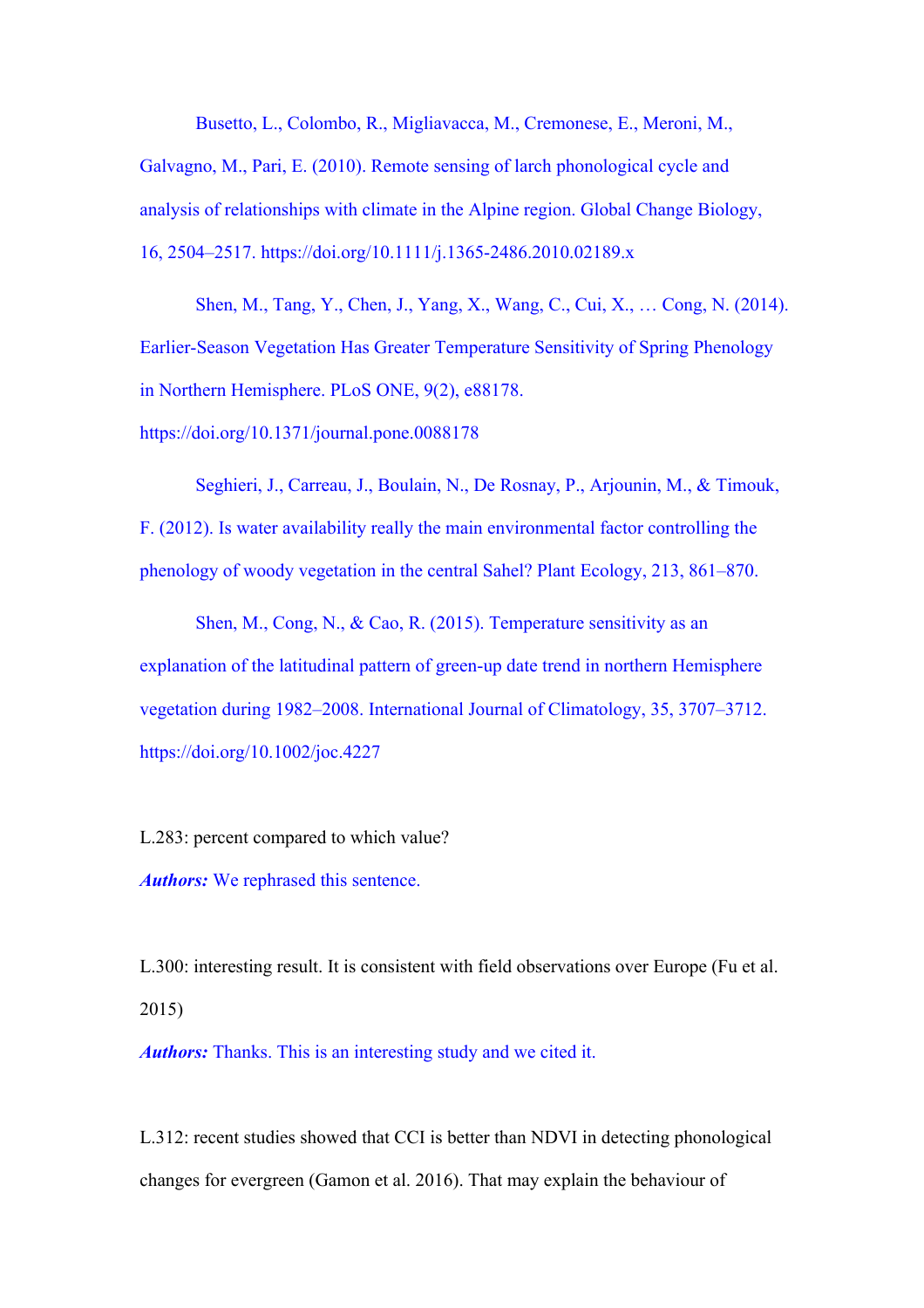evergreen vegetation in this study.

*Authors:* Thank you for suggesting this publication. We add Gamon et al. 2016 in our discussion.

Technical comments:

Figures 2abc are not cited in the text

*Authors:* Figure 2a, b and c are now cited in section 3.1.

As you compare both products figure s1 is more relevant than figure 1. Try to use absolute or relative comparisons in the main figures and put absolute values in supp, also for fig3. Moreover the scale make it difficult to see where differences are null. *Authors:* We changed the Figure 1 and Figure 3 as suggested.

Atkinson, Peter M., et al. "Inter-comparison of four models for smoothing satellite sensor time-series data to estimate vegetation phenology." Remote sensing of environment

123 (2012): 400-417.

Wang C, Cao R, Chen J, Rao Y, Tang Y. 2015. Temperature sensitivity of spring vegetation phenology correlates to within-spring warming speed over the Northern Hemisphere. Ecol Indic. 50:62–68.

Ding M, Li L, Zhang Y, Sun X, Liu L, Gao J,Wang Z, Li Y. 2015. Start of vegetation growing season on the Tibetan Plateau inferred from multiple methods based on GIMMS and SPOT NDVI data. J Geog Sci. 25:131–148. Better consistency with observations is the threshold

Chang, Qing & Zhang, Jiahua & Wenzhe, Jiao & Yao, Fengmei. (2016). A